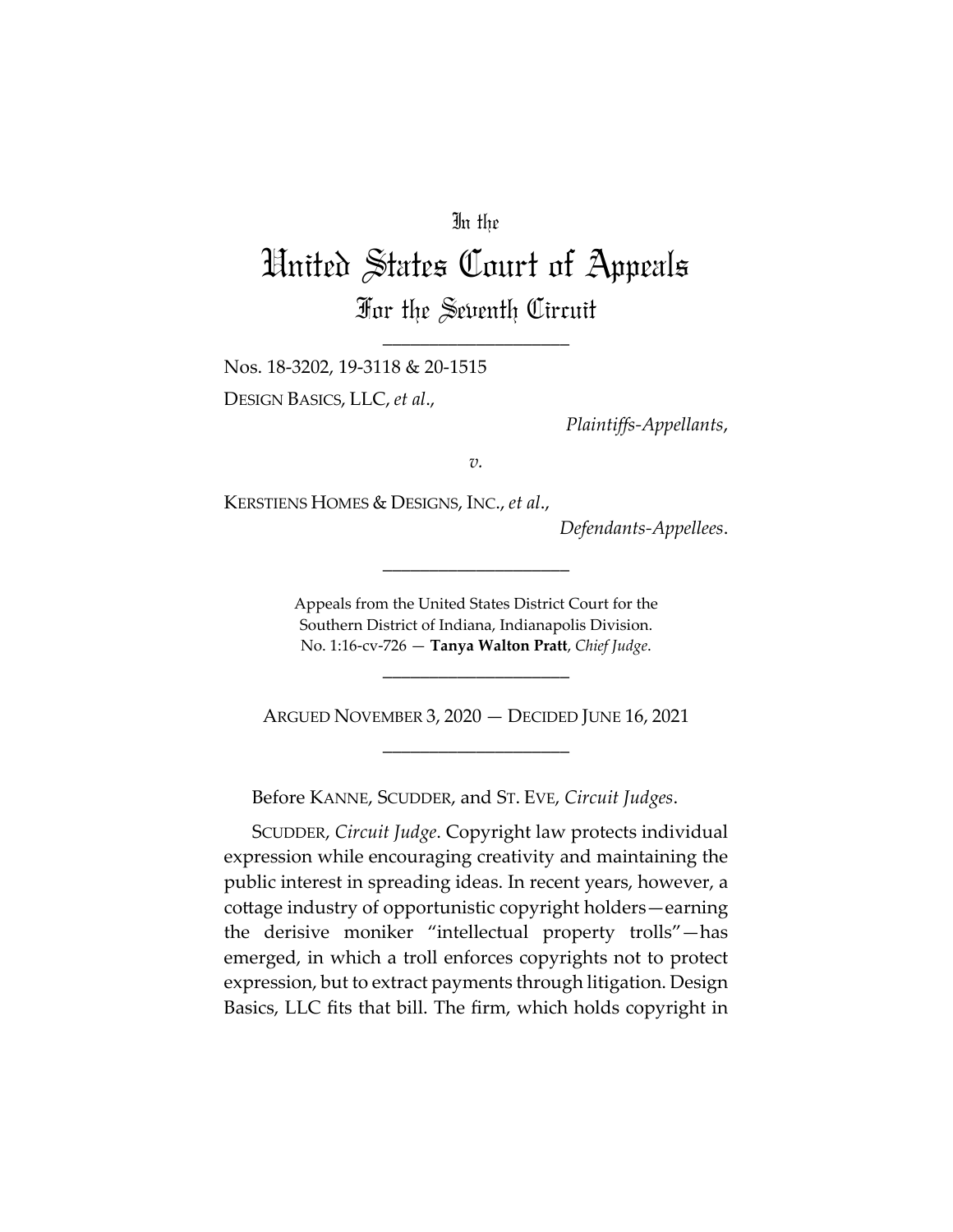several thousand single-family home floor plans, has brought over 100 infringement suits against home builders in recent years. But many defendants—the targets of the settlementextraction scheme—are starting to push back. This case is a good example.

We have affirmed dismissal of Design Basics's lawsuits twice in recent years. See *Design Basics LLC v. Signature Construction, Inc.*, 994 F.3d 879 (7th Cir. 2021); *Design Basics, LLC v. Lexington Homes, Inc.*, 858 F.3d 1093 (7th Cir. 2017). We do so again today. In dismissing Design Basics's copyright infringement suit against the Kerstiens family's home building business, the district court recognized that the firm has a thin copyright in its plans because they consist largely of standard features found in homes across America. We agree and affirm.

## **I**

#### A

The Kerstiens family runs a collection of companies that build single-family homes out of Jasper, Indiana. Plan Pros, Inc. and Prime Designs, Inc. are home design companies that license their plans through Design Basics, which acts as a plan broker of sorts by serving as an intermediary between home builders and design firms.

Design Basics started out as a small residential design firm in Omaha, Nebraska. It markets the thousands of plans it holds copyright to through trade publications, promotional materials placed in home improvement stores, and national builder associations. In recent years—under new ownership—Design Basics has become a serial litigant. Indeed, litigation proceeds have become a principal revenue stream for the firm. See *Signature Construction*, 994 F.3d at 883.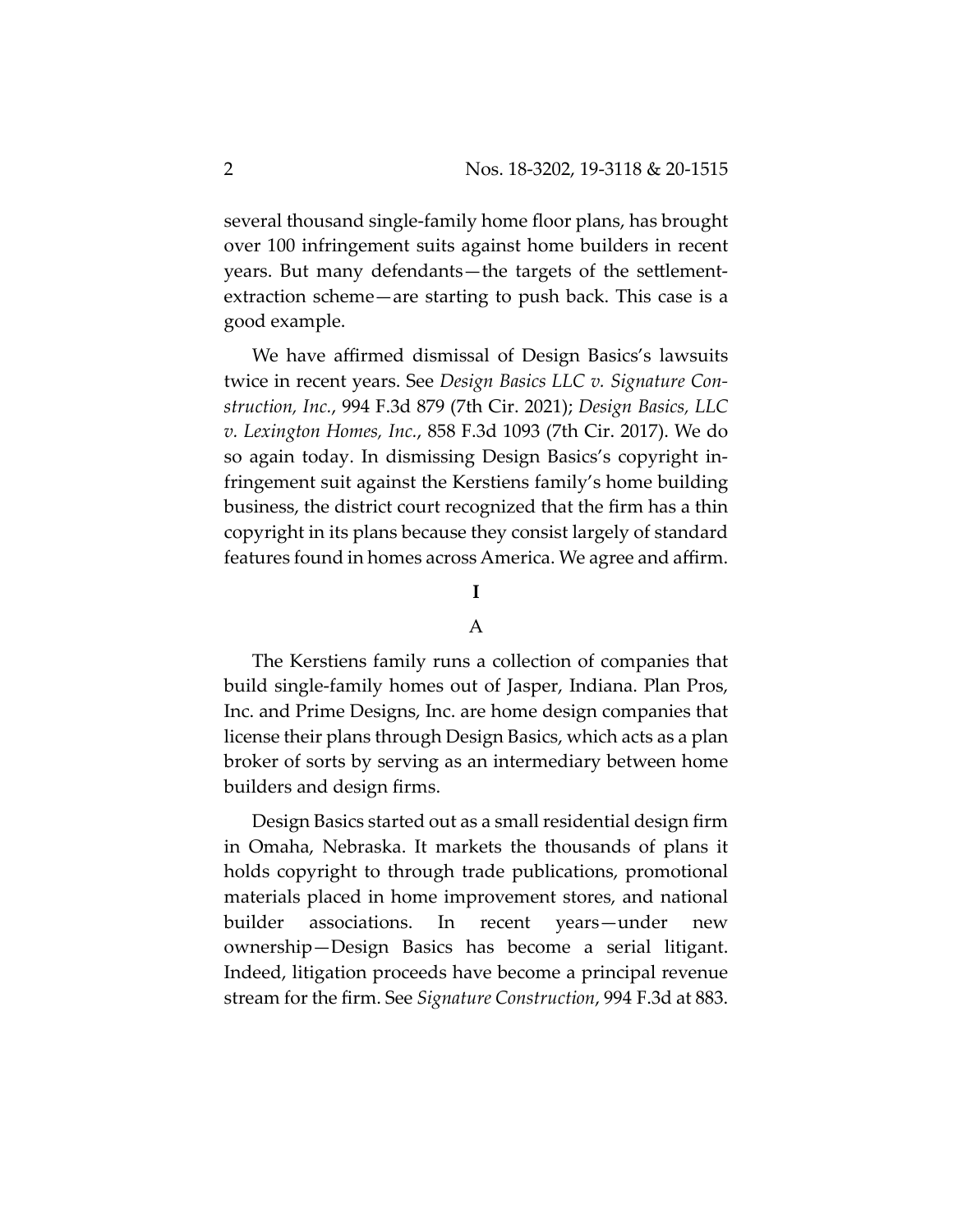The firm also draws income from a licensing scheme for its designs, with fees ranging from \$700 to \$6,000 per use.

In our two prior cases, we have underscored that Design Basics, while holding itself out as a home designer, is a copyright troll. See *id.* at 882; *Lexington Homes*, 858 F.3d at 1096–97. The firm seeks "to extract rents from market participants who must choose between the cost of settlement and the costs and risk of litigation." *Lexington Homes*, F.3d at 1097. The model is simple: Design Basics holds copyrights to thousands of home floor plans, and its employees receive incentives to stalk the Internet in hopes of finding a target for an infringement suit.

Kerstiens was one such target. In 2013 a Design Basics employee—ostensibly doing market research to develop more business in Indiana—came across Kerstiens's website and saw a few design plans that he believed infringed the firm's copyrighted works. Design Basics and the two design companies then brought this suit in 2016, alleging that ten Kerstiens designs infringed seven copyrighted plans.

B

In time Kerstiens moved for summary judgment. The district court granted that motion and awarded costs and fees, concluding that Design Basics could not show substantial similarity between its copyrighted works and Kerstiens's alleged infringing plans under the standards we announced in *Lexington Homes*. The competing floor plans, the district court explained, had some similar features. But that was not enough under *Lexington Homes* to establish substantial similarity between the architectural works. The superficial similarities between the designs were not unique to the home plans before the court. Indeed, the similarities could be found, the district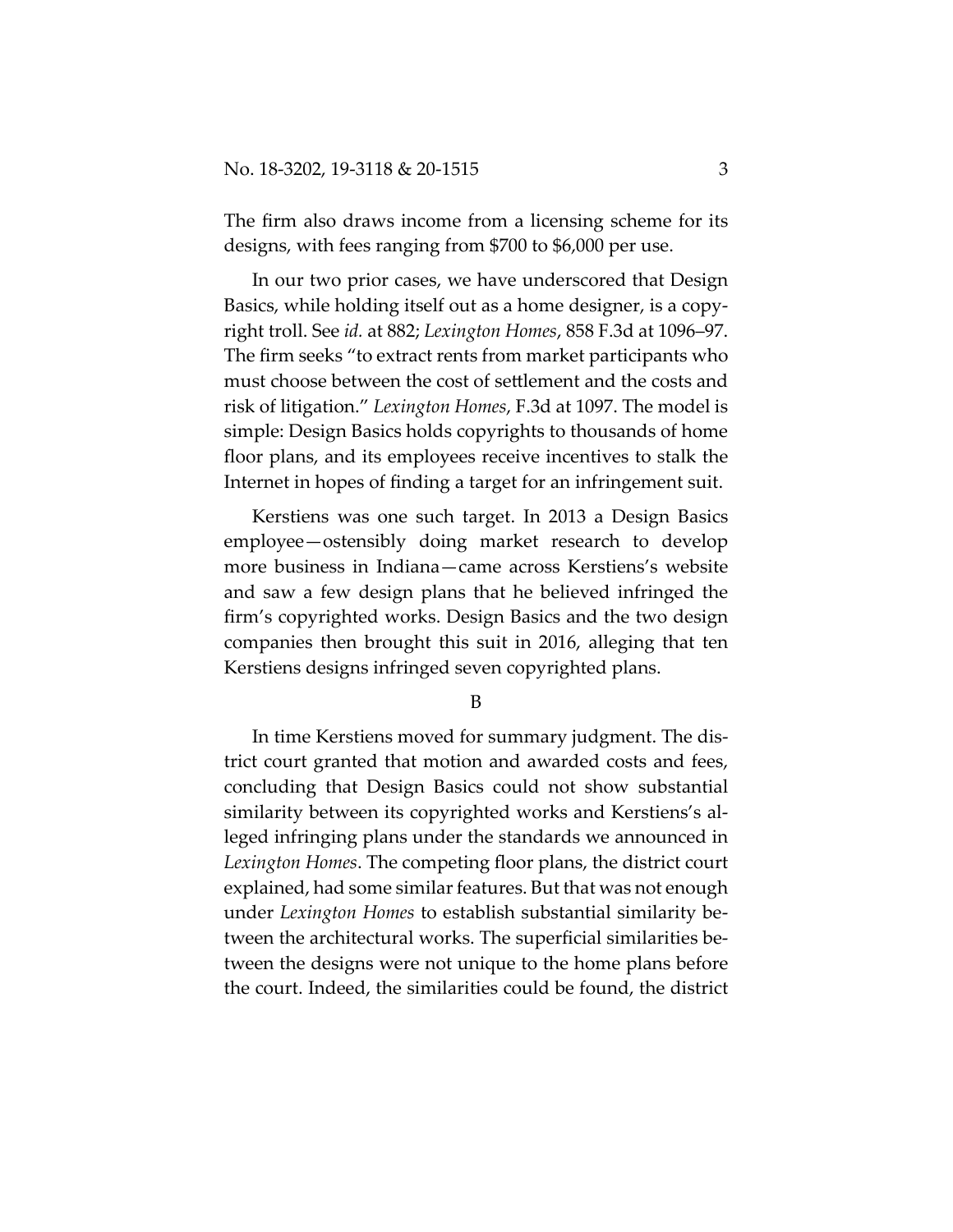court emphasized, in many homes—kitchens near dining rooms, master bedrooms with large bathrooms, and on and on. So Design Basics could not succeed on its copyright infringement claim. In a later order, the district court awarded Kerstiens \$518,457.80 in costs and fees. Design Basics appeals both orders.

**II** 

Our two recent decisions—*Lexington Homes* and *Signature Construction*—affirming judgments against Design Basics more fully describe the copyright law framework and how it relates to the firm's questionable business model. *Lexington Homes* guided the district court's conclusions, and we more recently decided *Signature Construction*, which again foreclosed much of Design Basics's claims. Those decisions all but resolve this appeal.

Copyright protection exists, the Constitution makes clear, to "promote the Progress of Science and useful Arts, by securing for limited Times to Authors and Inventors the exclusive right to their respective Writings and Discoveries." U.S. Const. art. I, § 8, cl. 8; see also *Google LLC v. Oracle America, Inc.*, 141 S. Ct. 1183, 1195 (2021). The Copyright Act codifies that principle. Among the mediums protected by copyright are "architectural works." See 17 U.S.C. § 102(a)(8). Encompassed in that definition are the "overall form as well as the arrangement and composition of spaces and elements in the design, but [it] does not include individual standard features." *Id*. § 101.

To establish copyright infringement, Design Basics must prove "ownership of a valid copyright" and that Kerstiens "cop[ied] constituent elements of the work that are original."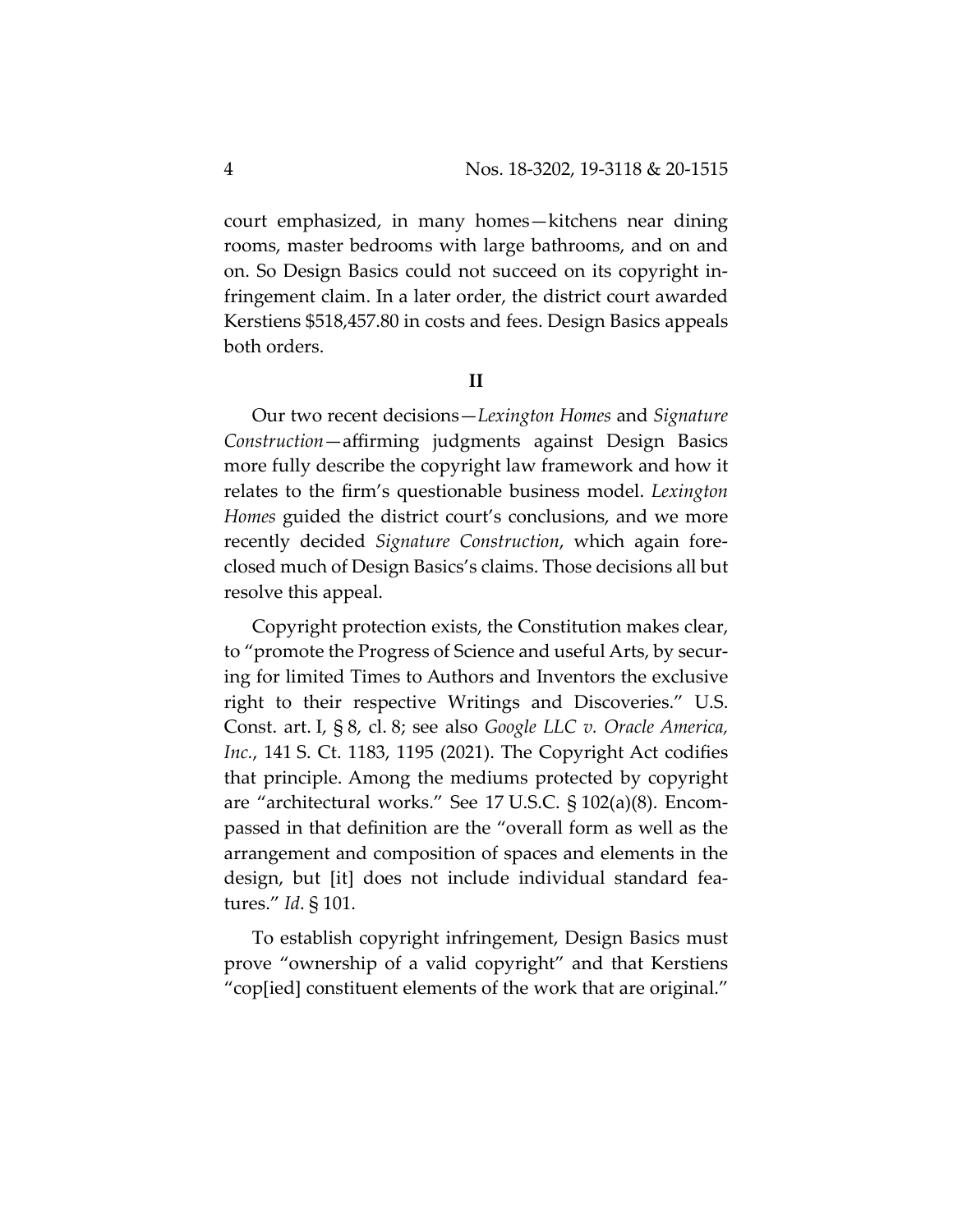*Feist Publ'ns, Inc. v. Rural Tele. Serv. Co., Inc*., 499 U.S. 340, 361 (1991). This appeal concerns only the second element. Embedded within that element are two distinct questions: whether the defendant copied the protected work and whether the copying constituted an improper appropriation. See *Signature Construction*, 994 F.3d at 887; see also 4 Nimmer on Copyright § 13.0[B] (Rev. ed. 2020). The first question asks whether the defendant actually duplicated the work. The second inquiry, which is dispositive for our purposes, concerns the degree of *unlawful* appropriation. We separate the protected elements of a work from unprotected elements and then assess whether the protected elements were improperly appropriated. Improper appropriation, or wrongful copying as the lingo goes, "requires substantial similarities between the defendant's work and *protected elements* in the plaintiff's copyrighted work." *Signature Construction*, 994 F.3d at 888.

We employ the ordinary observer test to assess substantial similarity—assesing "whether the accused work is so similar to the plaintiff's work that an ordinary reasonable person would conclude that the defendant unlawfully appropriated the plaintiff's protectable expression by taking material of substance and value." *Id.* (quoting *Wildlife Express Corp. v. Carol Wright Sales, Inc.*, 18 F.3d 501, 509 (7th Cir. 1994)). In fields defined by common features and dictated by functional concerns, however, copyright protection is very weak. The suburban single-family home design industry, we have observed, is one such field where copyright protection is thin, such that "proving unlawful appropriation takes more than a substantial similarity between the plaintiff's work and the defendant's work." *Id.* at 890.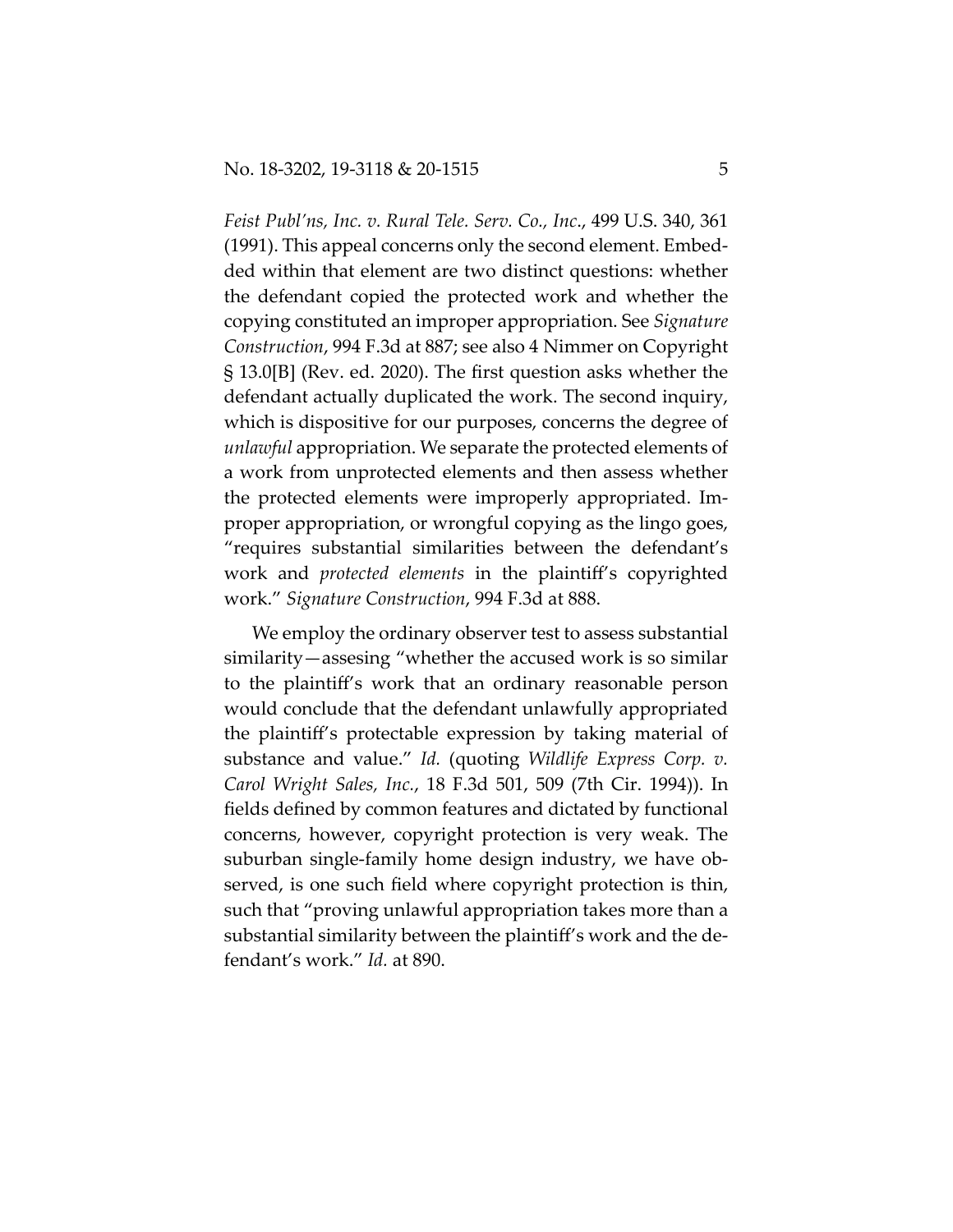As we explained in *Signature Construction*, "only a virtually identical plan infringes the plaintiff's copyrighted plan." *Id.* We drew this conclusion in part from two copyright doctrines—*scènes à faire* and merger. French for "scenes of action," *scènes à faire* refers to the standard elements of a genre, which get no copyright protection. See *id.* at 889 n.4. And, for its part, the doctrine of merger helps separate out the weaker protection in copyright from the stronger protection of a patent. Copyright protects expression, whereas a patent protects ideas, concepts, and functions. When something can be expressed in only a limited number of ways, "the expression 'merges' into the idea and cannot receive copyright protection." *Id*. at 889.

#### **III**

With these principles of copyright law in place, we can make quick work of Design Basics's claims. Just as we did in *Lexington Homes* and *Signature Construction*, we conclude again today that Design Basics did not prove an infringement claim. Design Basics failed to show that its copyrighted designs and the allegedly infringing Kerstiens designs are "virtually identical." Design Basics cannot make a case of copyright infringement because the many similarities it points to are standard features not strongly protected by copyright. The Design Basics plans at issue are just that—basic, common, and standard designs entitled to very little copyright protection.

Consider just one of the allegedly infringing designs. The top floor plan is the Kerstiens 704 Plan, which Design Basics alleged infringes on its Duncan Plan, the bottom of the two floor plans.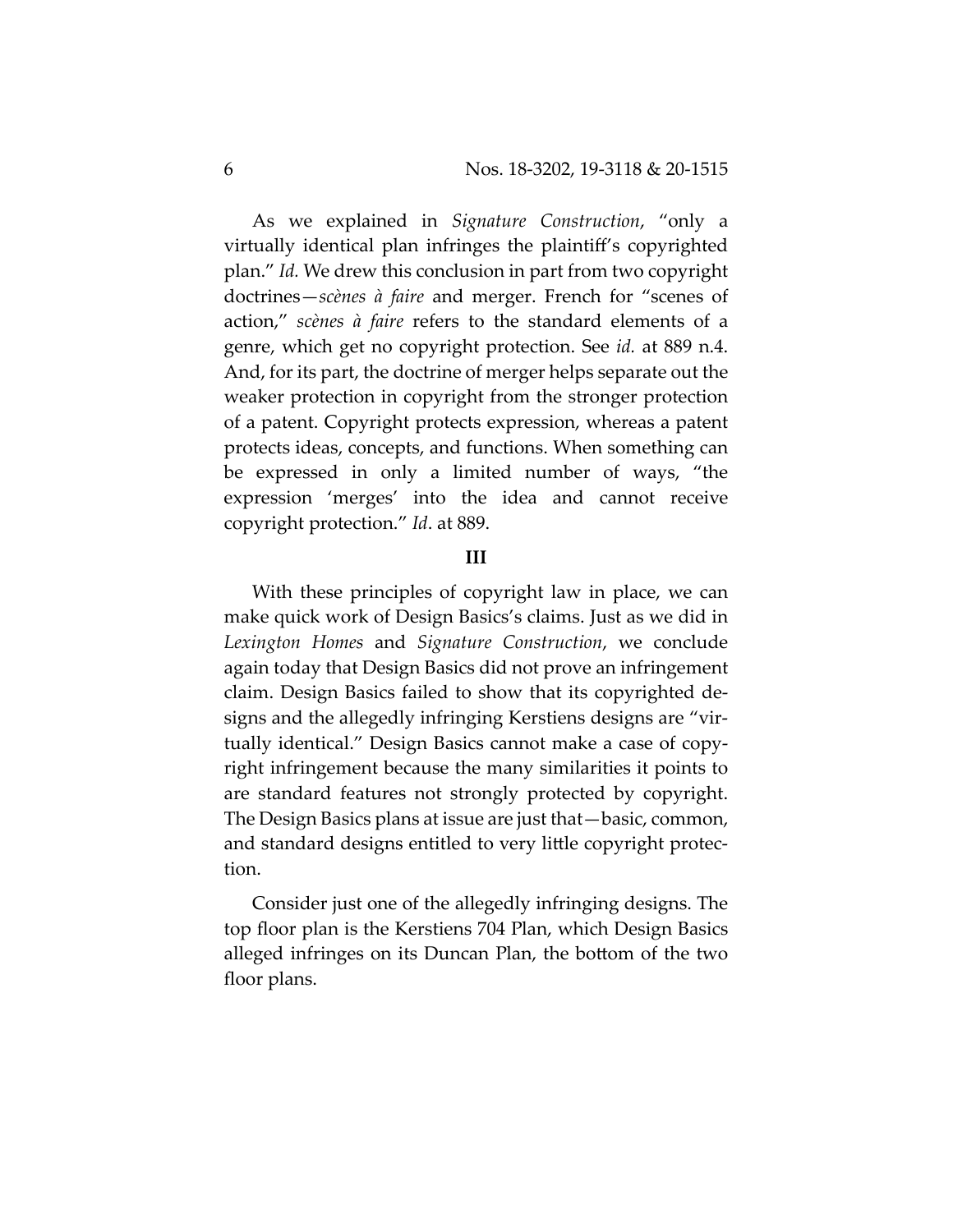

Kerstiens's 704 Plan

Design Basics's Duncan Plan

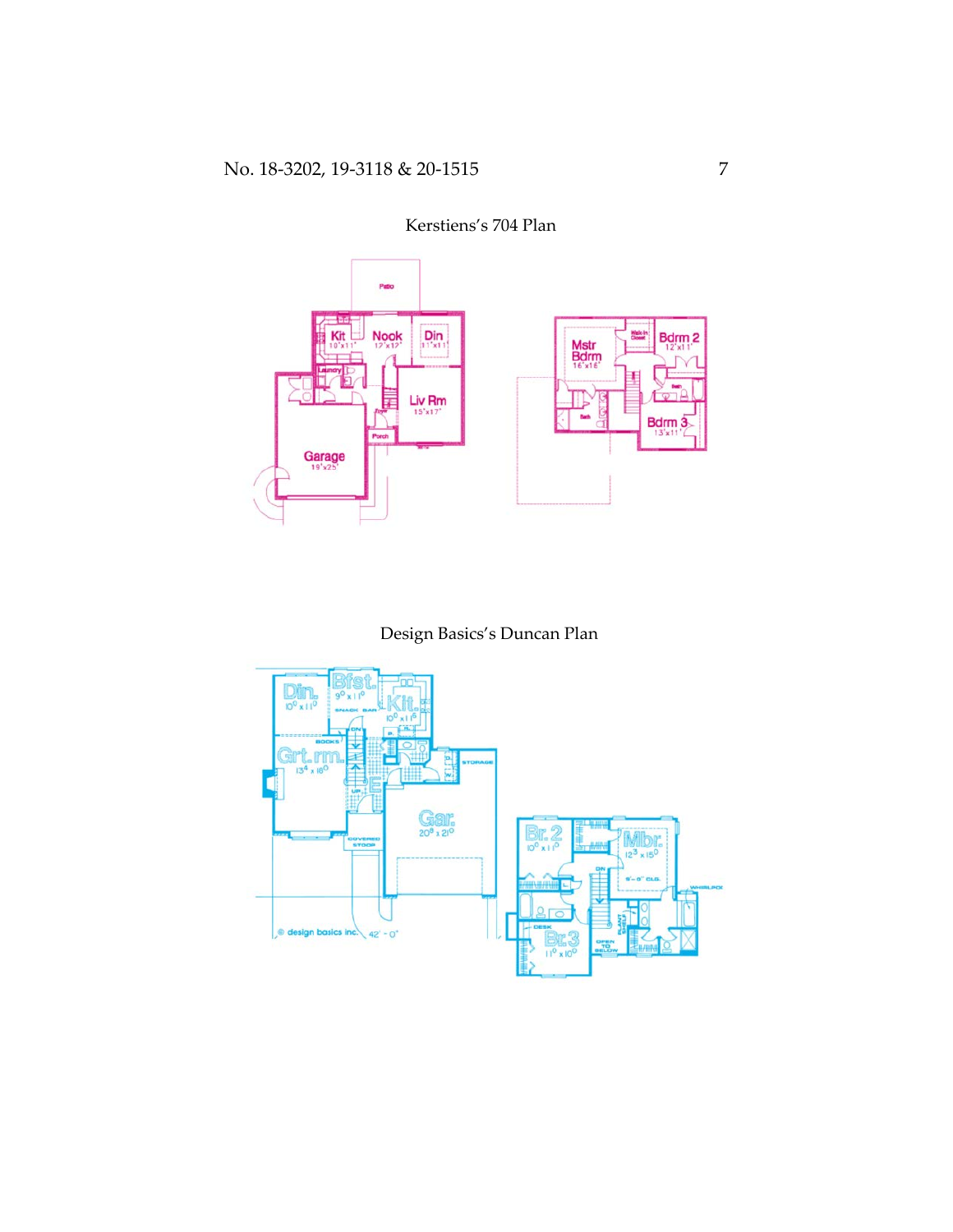Kerstiens's 704 Plan (on the top), to be sure, bears many similarities with Design Basics's Duncan Plan (on the bottom). But those similarities are bound up in standard features and functions found in many homes. It is of no moment that both have a garage or a laundry room off the garage. Nor is it concerning that both designs feature three standard bedrooms on the second floor. No one would expect a house to have its kitchen on the second rather than the first floor.

Count the differences, too. The layouts are distinct—for example, the Duncan garage is on the right side of the house, whereas the Kerstiens 704 garage is on the left. And as the district court pointed out, most of the room dimensions are different. The Duncan model includes a fireplace in the living room and a desk in the third upstairs bedroom. Neither feature can be found in the Kerstiens 704 Plan. The Kerstiens 704 Plan has some distinctive features of its own: an outside entry side door into the garage, a back patio, and a second closet in the master bedroom, to name a few.

We could spill more ink explaining the standard similarities and the many differences across all of the allegedly infringing designs. But doing so is unnecessary. Just this one representative sample comparison suffices to show why the district court was right to reject Design Basics's infringement claim at summary judgment.

Pick any ordinary neighborhood in the Chicagoland area. The same observation follows. Similarities abound between the selected homes and the plans that Design Basics seeks exclusive claim to. The industry standard suburban singlefamily home is rife with common features for many reasons, but copyright infringement is not among them. Developers cater to vast numbers of potential homebuyers wanting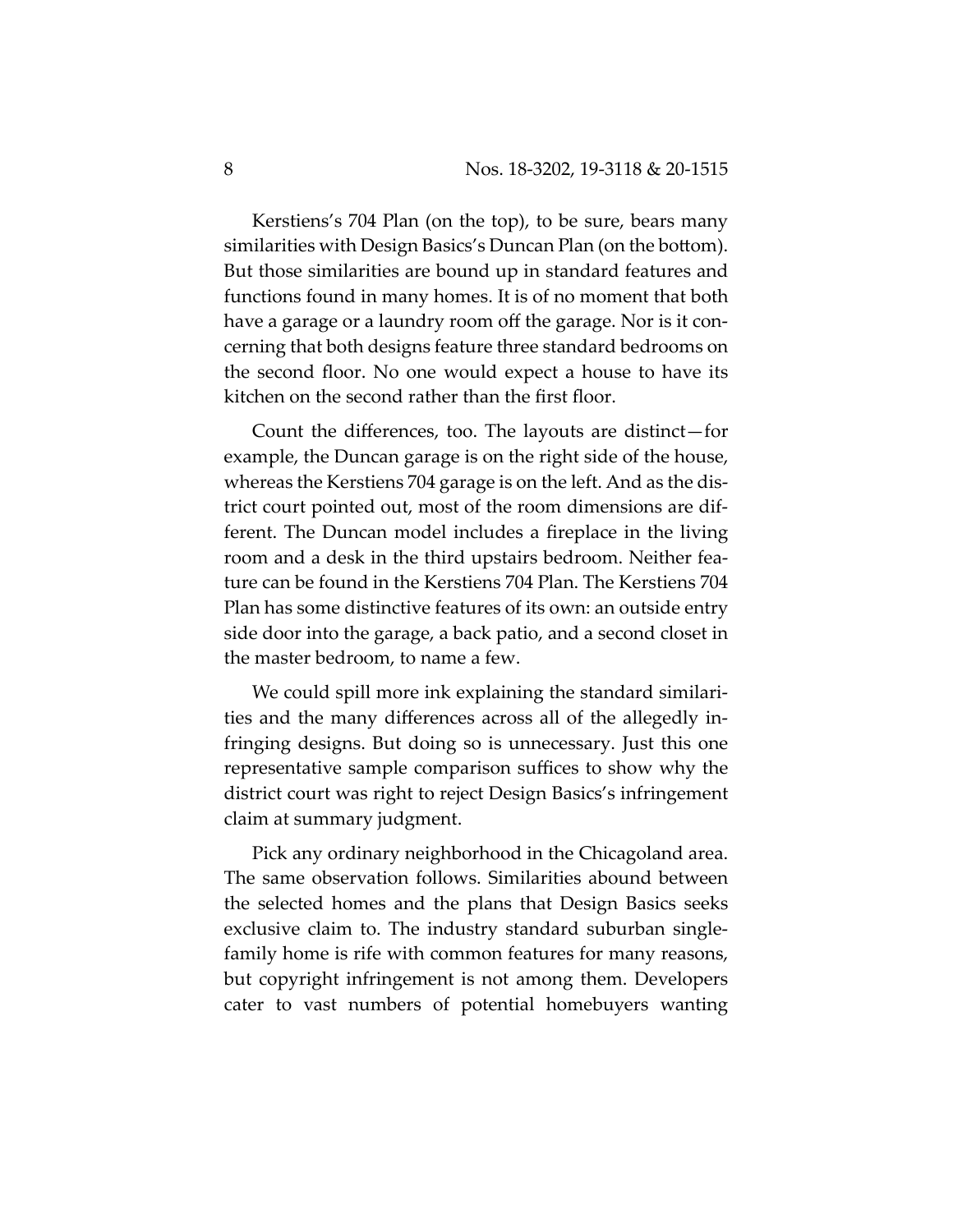homes with lasting market value, so they build houses broadly attractive to all comers. And as we have observed, "form follows function so closely" in the market for affordable single-family homes. *Lexington Homes*, 858 F.3d at 1101. "There are only so many ways to arrange a few bedrooms, a kitchen, some common areas, and an attached garage, so not every nook and cranny of an architectural floor plan enjoys copyright protection." *Id.* at 1103 (quotation marks omitted). Design Basics offers over 2,800 floor plans. We would be hard-pressed to find a standard American home bearing no similarities to at least one of those floor plans.

In cases involving fields in which copyright protection is thin, "only extremely close copying is actionable as unlawful infringement." *Signature Construction*, 994 F.3d at 882. Design Basics has not satisfied that exacting standard. A design that shares similar standard features, when taken together to form a whole, may look like potential infringement at first blush. Copyright law rewards original expression and innovation. It does not protect rent-seekers looking to score a quick settlement rather than compete.

#### **IV**

Having successfully fought off a dubious lawsuit, Kerstiens Homes was entitled to an award of costs and fees under the Copyright Act. See 17 U.S.C. § 505. The district court awarded \$518,457.90, and we affirm that award.

In copyright infringement suits, there is a strong presumption that prevailing defendants may recover costs. See *Hyperquest, Inc. v. N'Site Solutions, Inc.*, 632 F.3d 377, 387 (7th Cir. 2011). Still, that presumption and a district court's discretion must be moored to sound legal principles that look to